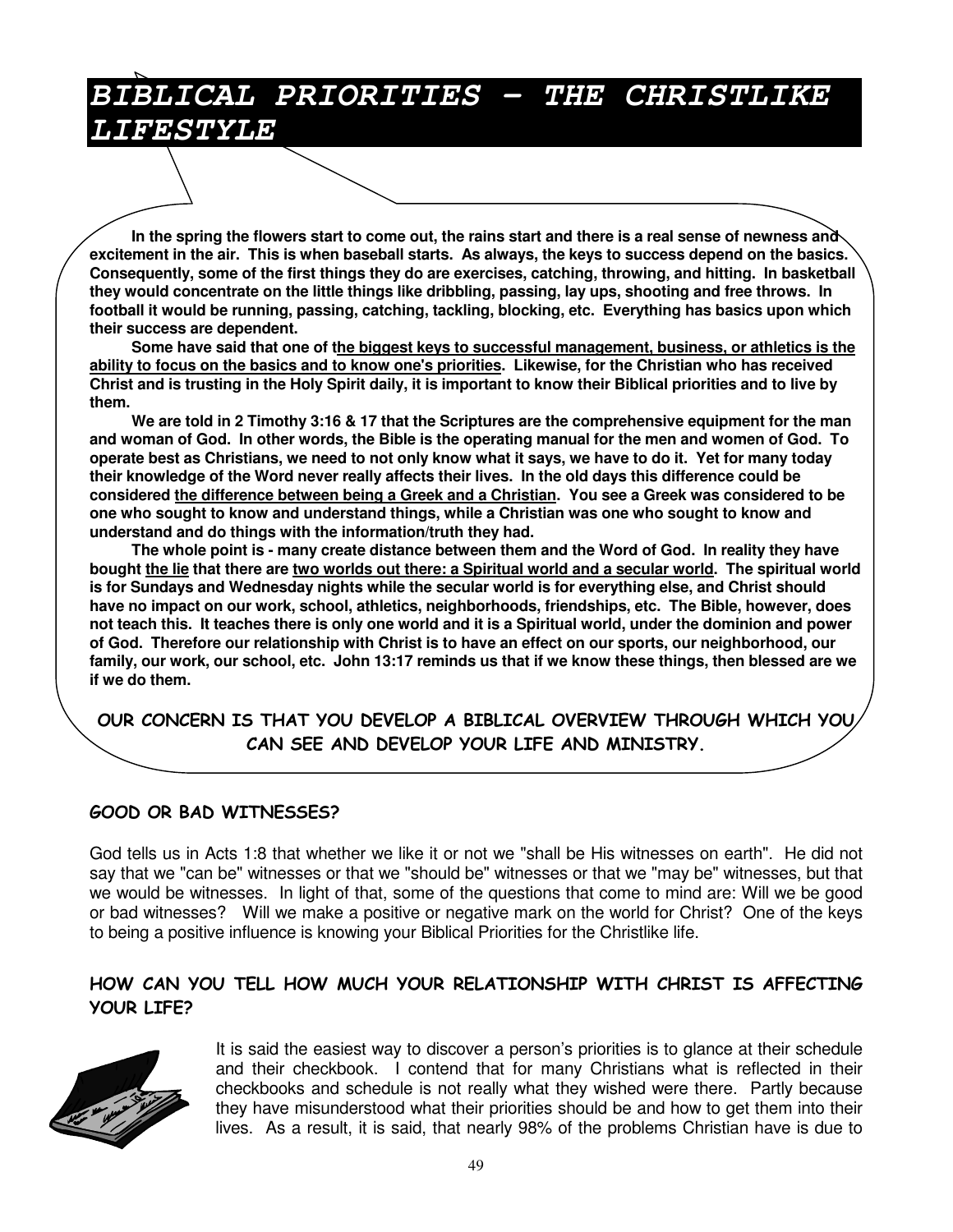the fact they do not abide in God and His word.

# THE THREE PRIORITIES

Read John 15

Background: Jesus Christ is about to leave his disciples and return back to heaven. He is fully aware He is about to be sacrificed for the sins of the world, and as such He now shares those things that would be most important. From these passages we can see the following priorities:

#### I. PRIORITY ONE - A PROGRESSIVE COMMITMENT TO JESUS CHRIST (VS 7-11).

**A.** This involves:



1. Spending time in the Word. Set a specific time and start your day off right. Be sure to record your discoveries. You may want to use says, means, applies or some other Bible study method.

- 2. Spending time in Prayer. Be sure to record your requests and answers to prayer.
- 3. Spending time in Worship. Focus on who God is.
- **B.** It requires:
	- 1. Alone time with God.
	- 2. Instruction from others.
- **C.** It can be summarized by the words:
	- 1. Abiding This means to live or dwell in something in this case Jesus Christ.
	- 2. Obeying To execute or do the commands of your leader again Jesus Christ.

#### II. PRIORITY TWO - A PROGRESSIVE COMMITMENT TO THE BODY OF CHRIST  $(VS 12, 13, 15B)$ .

- **A.** This involves commitment:
	- 1. First to my immediate family. (Living situation).
	- 2. Second to the larger body of Christ.
- **B.** It involves taking time to love one another.
	- 1. Model the relationship of the Father to the Son. (John 17:18-23)
	- 2. By functioning properly in the Body of Christ. (1 Corinthians 12)
		- a. Know and go where the church is. (Not forsaking our own assembling together. Hebrews 10: 24-25). b. Help it to function better. (Use your gifts and skills. 1 Corinthians 12:13-27).
- **C.** It is summarized by the word **loving** and grows out of priority one.